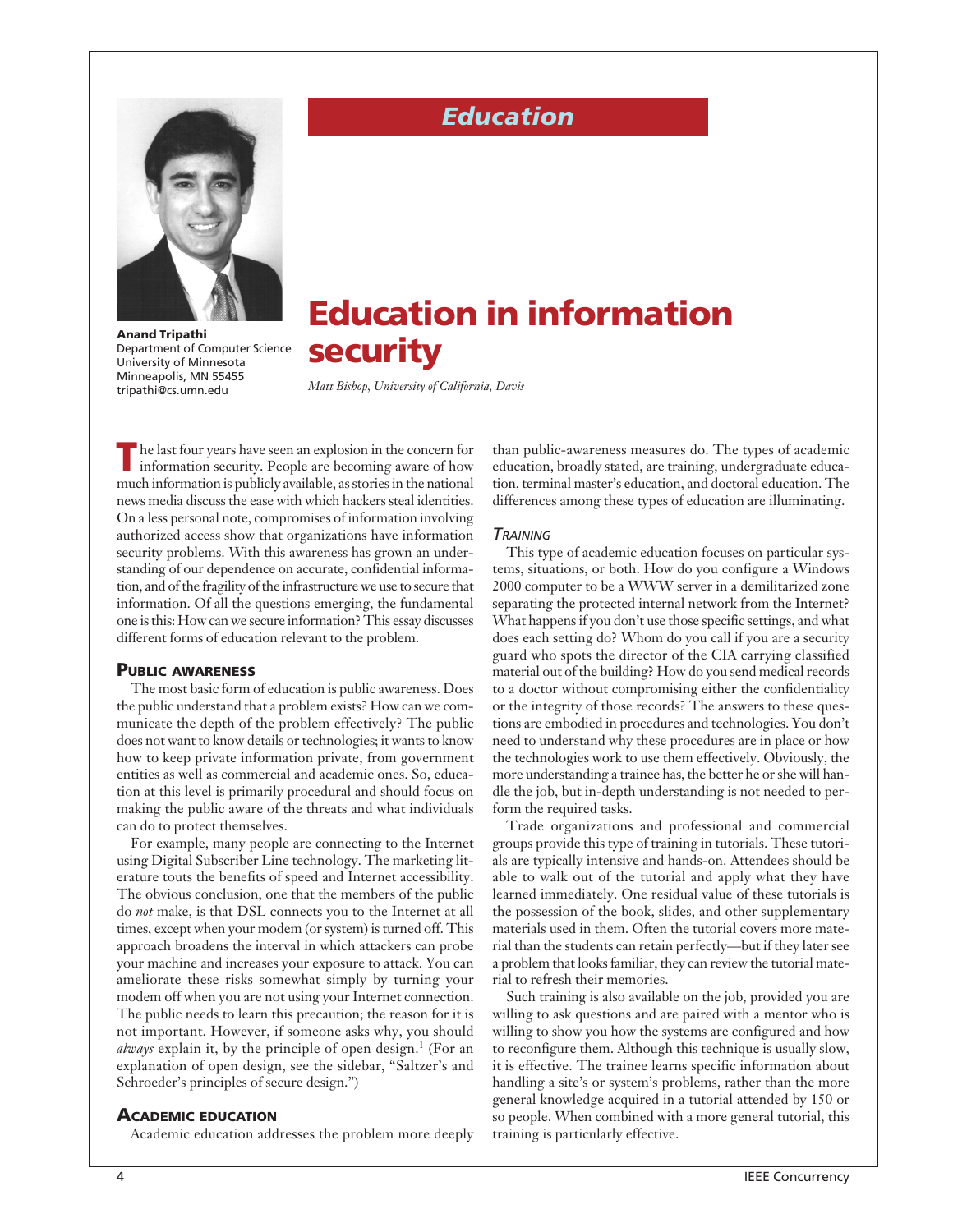# **Saltzer's and Schroeder's principles of secure design**

Jerome Saltzer's and Michael Schroeder's principles of secure design<sup>1</sup> are fundamental to any security system or mechanism. They are as follows:

- *Least privilege*: A process should have only those rights necessary to complete the task. In government and industry, this is the "need to know" principle.
- *Fail-safe defaults*: When a security mechanism or system fails, the system should revert to a known, secure state. This principle essentially requires that the system deny access to sensitive information unless access is explicitly granted.
- *Economy of mechanism*: Security mechanisms and procedures should be as simple as possible, because as systems and mechanisms become more complex, more can go wrong. Furthermore, the more complicated a mechanism, the harder it is to convince people that the mechanism works as needed. This is a general rule, born of human nature and experience. Arthur C. Clarke's marvelous short story "Superiority"—in which the desire to develop complex, powerful weapons leads to defeat at the hands of simpler, less powerful, but functional weapons—casts this principle in terms of science fiction.
- *Complete mediation*: The mechanism cannot be evaded. Dorothy Denning made this principle's importance explicit in her talk at the National Information Systems Security Conference.<sup>2</sup> She pointed out that attackers often evade controls designed to stop them. The controls are never invoked, so they are completely ineffective.
- *Separation of privileg*e: Multiple properties must hold for access to be granted. In financial circles, this is called "separation of duty." Two people must sign checks over \$10,000. Two soldiers must insert keys to launch missiles. One person is easier to compromise than two who

must work in concert. Mathematically, this is a fallacy, but humans are not mathematical.

- *Open design*: A system's security should not depend on hiding the details of how the system functions. Hiding specific information such as passwords does not violate this principle, but hiding the general design of a security policy or system does. Attackers can construct the details of systems in various ways. For example, for security procedures, dumpster diving is effective. In 1972, Bob Woodward and Carl Bernstein determined the lines of reporting in the highly secretive Committee to Re-Elect the President by examining telephone numbers and seeing who had phone numbers "close" to whom.
- *Psychological acceptability*: Security procedures and mechanisms must be as easy to use as to ignore. This principle is usually watered down to say that using the security mechanisms must not be too onerous. Passwords and badges are generally acceptable. In high-security institutions, fingerprints provide a high degree of authentication. But requiring fingerprints for authentication to enter a university laboratory would be unacceptable, at least at the University of California. The students, staff, and faculty would simply not tolerate it.

#### **REFERENCES**

- 1. J. Saltzer and M. Schroeder, "The Protection of Information in Computer Systems," *Proc. IEEE*, Vol. 63, No. 9, Sept. 1975, pp. 1278–1308.
- 2. D. Denning, "The Limits of Formal Security Models," www. cs.georgetown.edu/~denning/infosec/ award.html (current Oct. 2000).

#### *UNDERGRADUATE EDUCATION*

This type of academic education's goal is to learn broad principles and their application. It does not focus on any particular situation or system. In practice, the best instructors take case studies and generalize them to exhibit the underlying principles. This method helps students acquire a sense of what is principle and what is detail and how to differentiate them. Subsequent exercises emphasize these principles and have the students apply them in different ways.

The advantage of a good undergraduate education is the breadth of application of principles taught. For example, in computer science, classes in algorithms, databases, operating systems, programming languages, architecture, and information systems teach various principles of information security and how to apply them in the given realm. Political science and history classes teach principles of information security in studies of government and political movements, such as those discussed in Sun Tzu's *The Art of War* and Saul Alinsky's *Rules for Radicals*. Literature classes sometimes discuss those principles as they study stories such as "The Purloined Letter" and *Oliver Twist*. The fact that this knowledge comes from disciplines other than those naturally allied with information security testifies to its importance.

For example, consider Alinsky's third rule for organizers:

The third rule is; Whenever possible go outside of the experience of the enemy. Here you want to cause confusion, fear, and retreat.

General William T. Sherman, whose name still causes a frenzied reaction throughout the South, provided a classic example of going outside the enemy's experience. Until Sherman's march, military tactics and strategies were based on standard patterns. All armies had fronts, rears, flanks, lines of communication, and lines of supply. Military campaigns were aimed at such standard objectives as rolling up the flanks of the enemy army, or cutting the lines of supply or communication, or moving around to attack from the rear. When Sherman began his famous March to the Sea, he had no front or rear lines of supplies or any other lines. He was on the loose and living on the land. The South, confronted with this new form of military invasion, reacted with confusion, panic, and collapse. Sherman swept on to inevitable victory. It was the same tactic that, years later in the early days of World War II, the Nazi Panzer tank divisions emulated in their far-flung sweeps into enemy territory, as did our own General Patton with the American Third Armored Division.<sup>2</sup>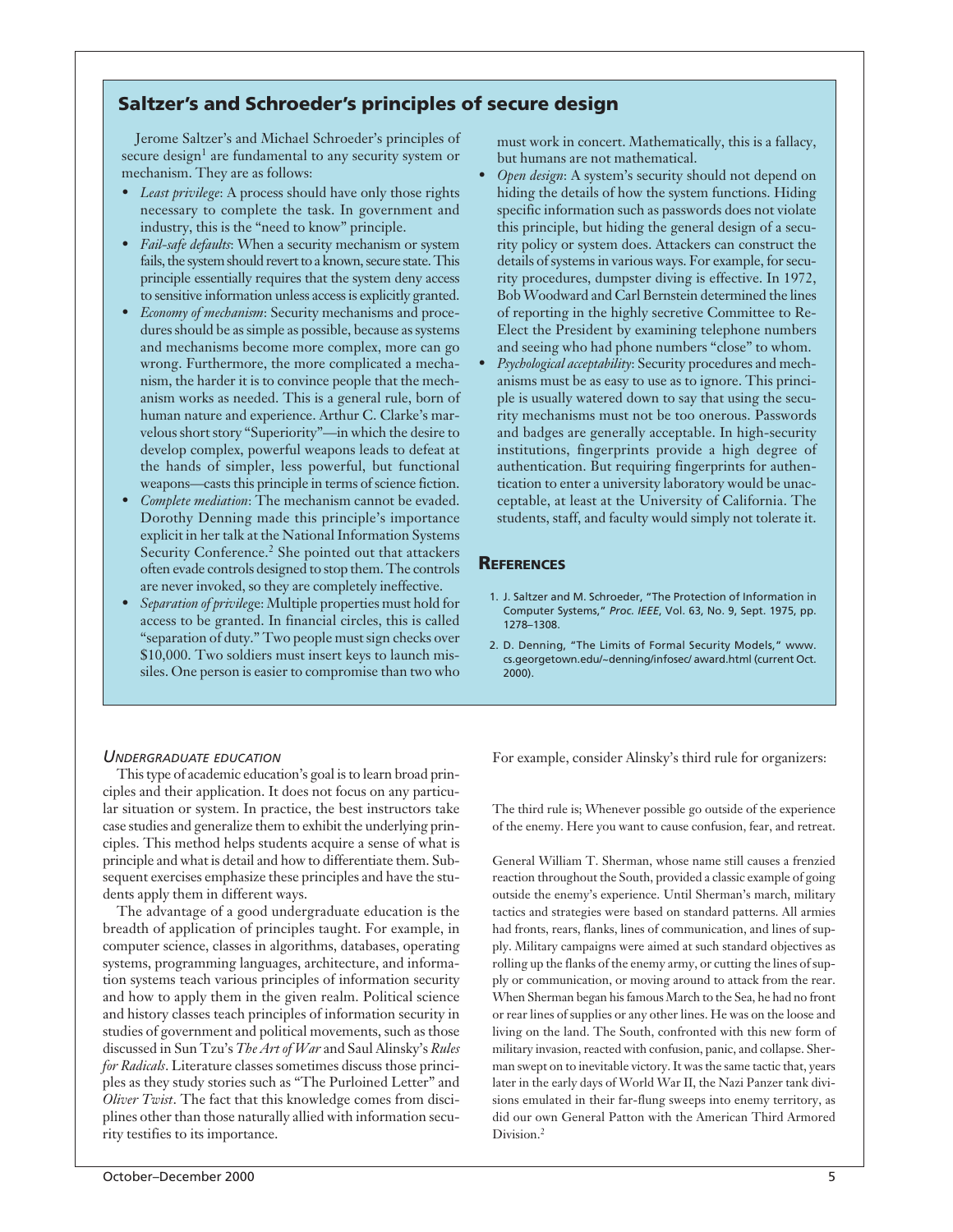The relevance to information security is obvious. If you're an attacker, look for unexpected openings. Look at the models the defenders have used to secure their information. Find ways to sidestep the mechanisms that the model requires, or better, invalidate its assumptions. Dorothy Denning made this point eloquently in her National Computer Systems Security Award acceptance speech.<sup>3</sup> She described several incidents in which supposedly secure mechanisms were breached by people who went outside the conventional modes of analysis and found forms of attack that the models had not considered. Denning's talk, incidentally, emphasized the Alinsky passage's lesson for defenders: expect to be attacked in ways you cannot anticipate, and be prepared for it.

#### *MASTER'S EDUCATION*

This type builds on undergraduate education. The student must examine a particular area of the discipline in depth, either through additional course work and examinations or through course work and projects culminating in a thesis. The thesis typically develops an application of an information security principle to a specific situation or set of situations. This education teaches the student to weigh competing interests and determine how best to apply different technologies to reach the desired balance.

Some examples of typical master's-level work are

- analyzing a particular network security protocol to determine whether it has flaws and suggesting changes to ameliorate the flaws,
- designing and implementing a library of specifications for security properties that are to be used with a testing tool, and
- developing a policy model for an academic institution.

The first task applies analytic and experimental techniques to a protocol to determine whether it works correctly on the Internet. The second uncovers common flaws in programs and shows how to abstract from them a description sufficient to identify previously unknown instances of the problems. The third combines technology with an analysis of the needs of the differing organizations making up an academic community and presents mechanisms to enable the disparate groups to work together.

People with this kind of experience know how to negotiate the conflicting demands of policy requirements, technological capabilities, and human factors. They can analyze problems and look for solutions. Sometimes no solutions are possible and an approximation is necessary, and good analysts can determine the potential problems with approximations. In any case, they can bring together their experience in technology, principles, and analysis to formulate guidelines that describe the protection needed. They can then design mechanisms to provide that protection.

#### *DOCTORAL EDUCATION*

This type also builds on undergraduate education. Unlike a master's education, doctoral-level work analyzes the principles of information security, extends them, changes them, and improves them—or derives new principles altogether. The goal is to deepen the student's understanding of systems in such a way as to enable him or her to add to the body of knowledge. From this perspective, the student gleans fundamental insights into improving the state of the art and science of information security—and indeed, into what is and is not possible.

The primary difference between doctoral and master's work is the nature of the concepts studied. Master's work typically emphasizes applications or applied research in some form. Doctoral work emphasizes fundamental results and research, often called "basic research." Doctoral work pushes the boundaries of knowledge. The results might not be applicable immediately, but they improve our understanding of the technology and its limits and uses—and for that reason they are critical.

Doctoral study also provides the necessary credentials for employment at a research university; it testifies to the student's ability to perform original, significant research. At research universities, doctoral-level teaching is not only a classroom exercise. Professors work with students in their research. Students learn how to conduct research, how to ask meaningful questions, and how to design experiments to demonstrate problems and solutions. In addition, students acquire an understanding of how to abstract problems into mathematical realms, where they can be analyzed formally. They also learn how to relate the formal analyses back to the problem to use whatever light their abstract analysis sheds on the problem.

#### *WHICH IS BEST?*

These four forms of academic education have no hierarchy of importance; someone with a doctorate is not better educated to handle a particular problem than someone with training for that problem. But someone with a doctorate can analyze that problem, abstract it, work with the abstraction, and suggest potential lines of research to eliminate the problem and similar ones. People with PhDs tend to generalize and try to solve classes of problems; people with training tend to focus on the particular problem at hand.

#### **COMPARE AND CONTRAST**

Academics emphasize the principles underlying computer security. These range from the theoretical (such as the Harrison, Ruzzo, and Ullman result stating that, in the most general case, security is undecidable) $4$  to the applied (such as Jerome Saltzer's and Michael Schroeder's design principles for security mechanisms—see the sidebar). The goal is to be able to apply those principles to situations—in other words, to practice the science and art of computer security.

Good instructors use exercises to drive the ubiquity of these principles home to the students. This type of teaching requires equipment and software either that reflects the principles being taught or to which the students can apply the principles and improve or visibly alter the system. The students then see that they understand the principles well enough to apply them appropriately. (See the "Exemplary Curricula" sidebar for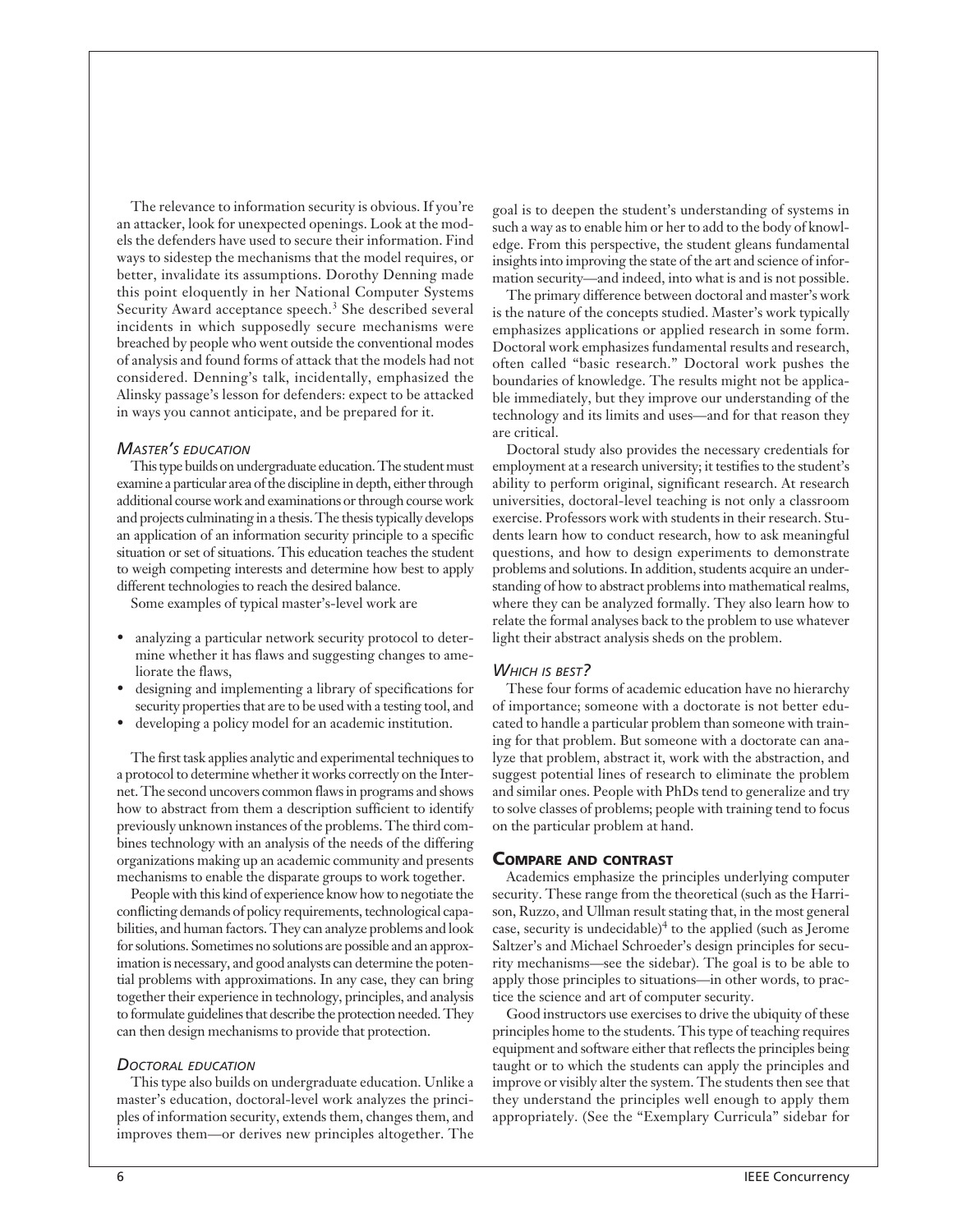# **Exemplary curricula**

The following are outlines of topics discussed in the general computer security classes at the University of California at Davis. Special-topics courses cover specific material in more depth.

The undergraduate class (ECS 153) focuses on applications of computer security principles. It emphasizes how to protect systems and discusses some broader principles and models. The main focus is on how to apply the models.

The ECS 153 topics are

- Introduction and what computer security is, basic principles, and ethics;
- Models: confidentiality and integrity (Bell–LaPadula, Biba, Clark–Wilson, Chinese Wall);
- Assurance: robust programming, security in programming, specification, design, testing, and proving programs correct;
- Cryptography: basics, authentication, key management, and example protocols;
- Mechanisms: identity, access control lists, and capabilities; and
- Attacking and defending: models of vulnerabilities, penetration testing, and malicious logic.

The graduate class (ECS 253) covers many of the ECS 153 topics, but focuses on the theory of computer security principles. It covers theoretical foundations as well as much deeper analyses of models.

The ECS 253 topics are

- Introduction and what computer security is, basic principles, and ethics;
- Foundations: the access control matrix model, Harrison–Ruzzo–Ullman results, the take-grant protection model, and undecidability results;
- Cryptography: key management, cipher techniques, and example protocols;
- Models: confidentiality, integrity (Bell–LaPadula, Biba, Clark–Wilson, and Chinese Wall), noninterference and nondeducibility security, and information flow models;
- Assurance: building secure systems, specification, design, testing, and proving programs correct;
- Mechanisms: identity, access control lists, capability lists, ring-based protection, propagated access control lists, the confinement problem, and information flow models; and
- Attacking and defending: models of vulnerabilities, penetration testing, malicious logic, auditing, and intrusion detection.

examples of topics covered in actual computer security classes at the University of California at Davis.)

Industry needs to protect its investments in people, equipment, and intangibles (such as bank balances, availability of services, and proprietary information). Security mechanisms must do this effectively. The principles they embody are less important than their efficacy. In this realm, computer security is applied and practical. Industrial computer security education's goal is to analyze a site and balance internal and external threats to the company with the costs of implementing security measures—with a minimum cost in training to the company.

The government uses computer security as one of many tools to protect the national interest (I assume this is well defined). Threats arise from both external attackers and government employees who abuse their authority or act against the citizenry's best interests. The specific protections are legally mandated and not subject to the same cost-benefit analysis industry can afford. So, computer security education for government employees focuses more on developing policies and systems to implement laws and regulations, and less on cost balancing.

These differences point out the need for education at several levels. Each level has something to contribute, and people at each level help educate each other. For this reason, all levels deserve support and use in protecting information.

#### **THE STATE OF INFORMATION SECURITY EDUCATION**

The difficulty of hiring people educated in computer security has led to interest in and discussion about improving information system security education. The desired improvements include establishing core curricula and integrating computer security into more aspects of computer science education.

Specifically, the National Security Agency program establishing Centers of Academic Excellence in Information Assurance Education has as an evaluation criterion that the academic program treat information security not as a separate discipline but as a multidisciplinary science, incorporating information assurance knowledge into various disciplines.<sup>5</sup> This program recognizes institutions that are teaching students about information security even when a student's primary area of study is not information security. The NSA's recognition of these Centers of Excellence is a first step in increasing the visibility and quality of computer security education.

It is, however, only a first step. A designation as a Center of Excellence confers no support or benefits on the institution other than the distinction itself. To be fair, the NSA has always said that this would be the only reward, but it had hoped that the Centers for Academic Excellence would become focal points for recruiting and would create a climate to encourage independent research in Information Assurance. Perhaps that will happen soon.

Past security problems continue to recur. The ILoveYou worm is a perfect example of this pattern. In 1988, before the Internet virus appeared, the Christma Exec worm threaded its way through several IBM networks. Victims received a letter telling them to save the body of the letter as a file and then execute the file to get a pleasant Christmas greeting. When they did so, they saw a Christmas tree with blinking lights drawn on their screens. What they did not see was the rest of the program, which looked in their Names and Netlog files to get the names of other correspondents to whom it would forward itself. The resulting e-mail storm made several IBM networks unusable until the worm was cleaned out. The ILoveYou worm used almost exactly the same techniques. The only differences were that the recipient had to click on a button rather than save the file and execute it and that the ILoveYou worm downloaded a second program that harvested passwords from the Windows system's cache.